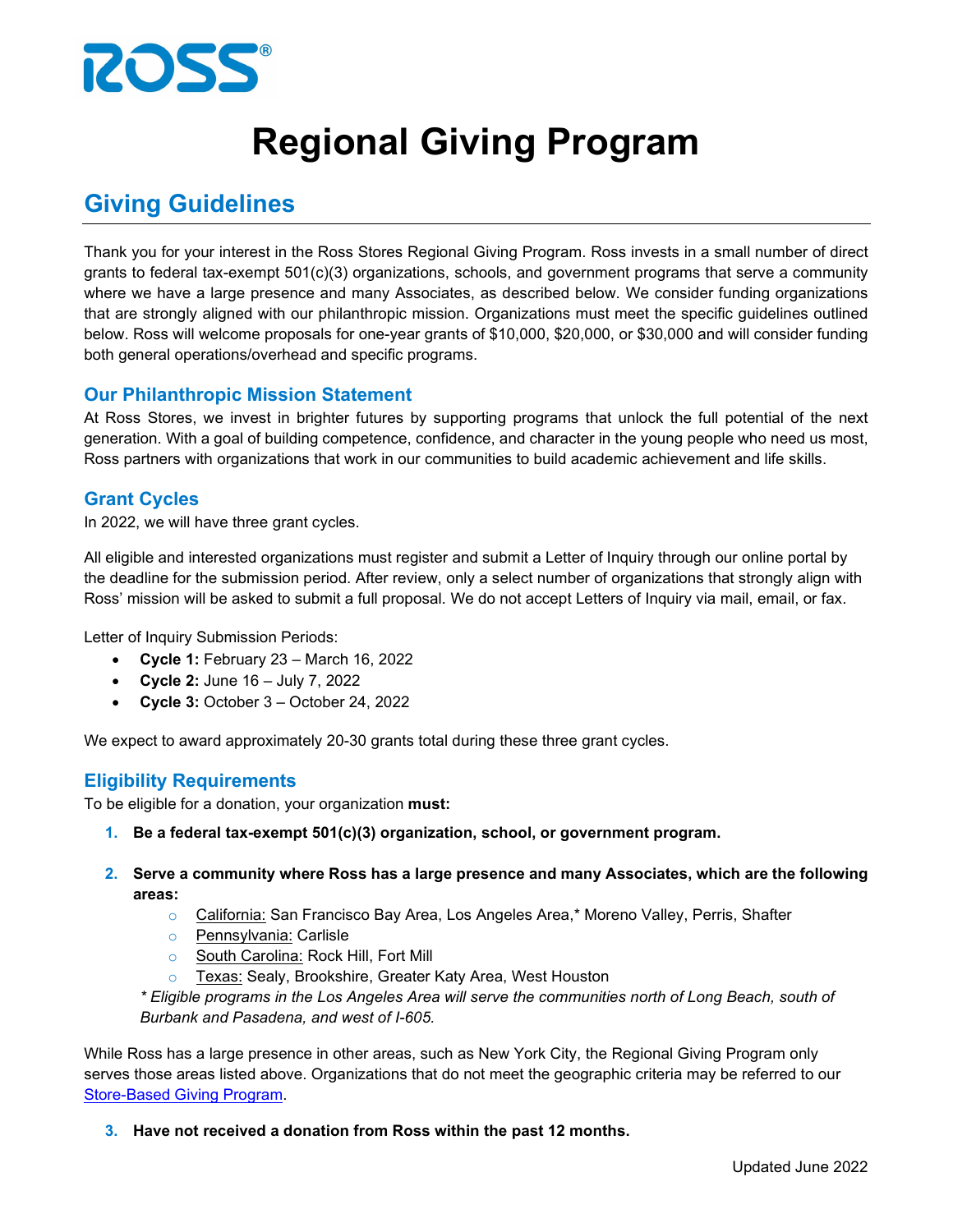

- o Ross will only make one donation per year to each organization.
- $\circ$  One exception to this requirement is that organizations that have received gift cards or a small Store-Based Giving grant within the past 12 months may apply for a Regional Giving grant.
- $\circ$  Organizations that have received a grant three (3) years in a row must wait out one (1) full grantcycle year before applying for additional support. For example, if an organization was awarded a grant each year from 2020-2022, they cannot reapply again until the equivalent grant cycle in 2024.
- **4. Not discriminate against any category protected by Federal, state, or local laws** in who they serve and also in who they hire. Ross is committed to equal employment opportunities (EEO) regarding the hiring, acceptance, and appreciation of every individual. See Ross' EEO statement [here.](https://corp.rossstores.com/eeo/) Applicants will be asked to affirm that they do not discriminate in their programs or in their hiring practices.
- **5. Align with our philanthropic mission to create brighter futures by building academic achievement and life skills in economically disadvantaged youth, ages 3-24.**
	- $\circ$  Please review the list of eligible and ineligible populations and programs.

# **Eligible Programs**

*Academic Achievement: Programs that build a foundation of academic competence that will help young people succeed in a competitive workforce. These include:*

- Literacy
- STEM/STEAM
- Tutoring
- School clothes/supplies/technology for learning\*
- GED programs
- Stay-in-school efforts
	- o Anti-truancy
	- o Attendance support
	- o Drop-out/re-entry
- College readiness
	- o SAT/ACT preparation
	- o Counseling for financial aid, grant
	- applications, and loans
	- o Scholarship programs

*Life Skills: Programs that build confidence and character in young people. These include:*

- Mentoring
- Financial literacy
- After-school programs that include academics or life skills listed here
- Leadership skills
- Career readiness/job skills
	- o Mock interviews
	- o Professional dress
	- $\circ$  Resume writing<br> $\circ$  Retail- or fashio
	- Retail- or fashion-specific career programs, *excluding* fashion shows

\*We recommend that organizations requesting technology for academics first explore all other cost-effective means, such as in-kind donations, before applying for a grant from Ross.

# **Ineligible Programs**

While we understand that there is a great need across our communities, in order to deliver the greatest impact on our philanthropic mission, Ross will not support programs outside of our focus areas. Ineligible programs include:

- Medical and health programs
- Youth sports, sports teams or clubs, and recreation activities
- Programs for babies or youth under 3
- Fine arts and art museums
- Religious-focused programs\*
- Cash reserves or endowments
- Political or advocacy support
- Direct support for individuals
	- o Individual scholarships or tuition
- **Research**
- Event sponsorship
	- o Sober graduation parties
	- o Prom, homecoming, or other school dances
	- o Galas
	- o Walk-a-thons
	- o Golf outings<br>
	o Benefits
	- **Benefits**
	- o Conferences or seminars
- Animal welfare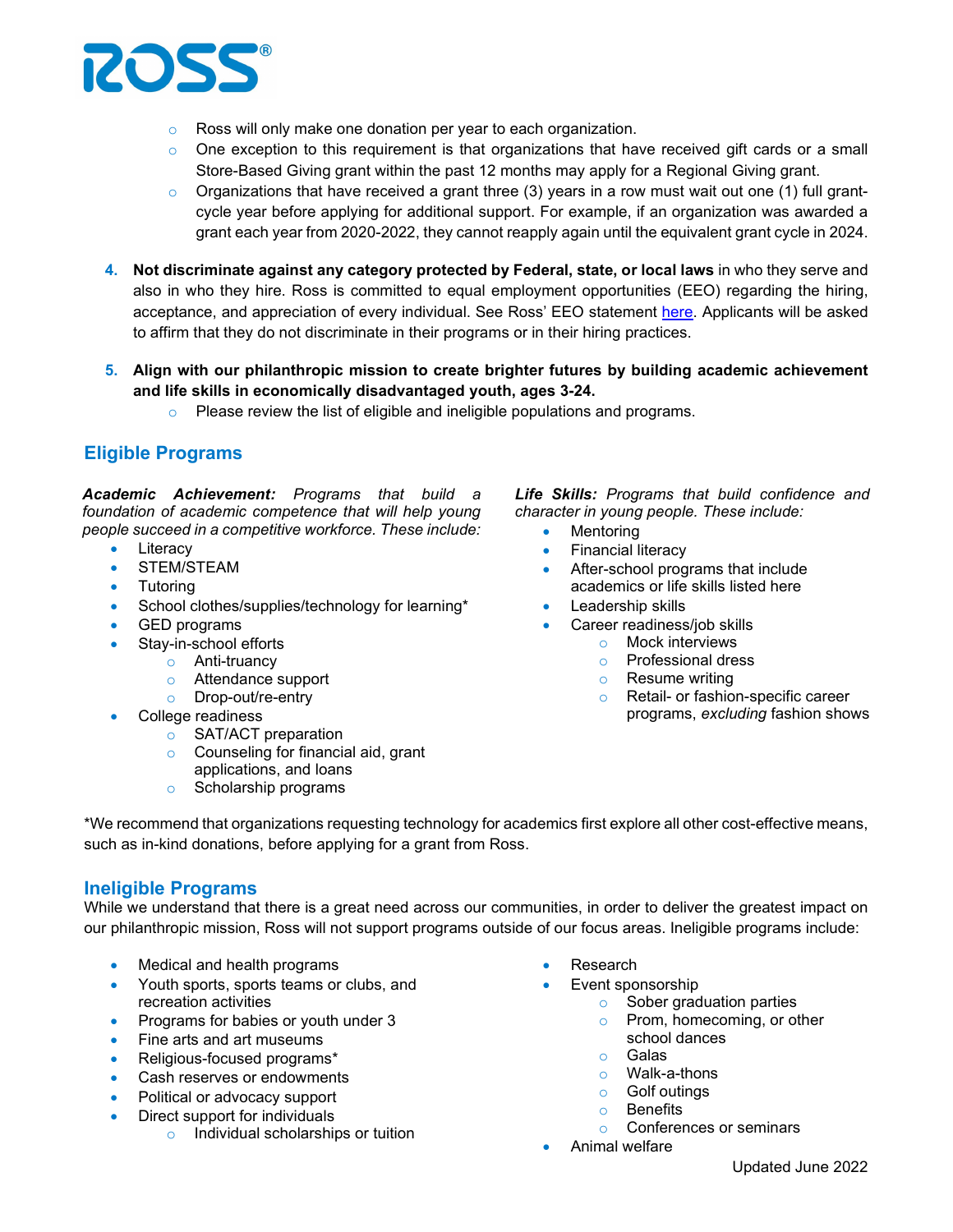

- o Research or travel grants
- o Stipends or fellowships
- o Personal assistance
- o Conferences
- o Training or learning programs
- o Travel for any event
- o Mission trips
- Capital campaigns or building upgrades
- **Publications**
- School field trips

**\*** Ross will not support organizations or programs that spread political or religious beliefs. Ross will also not support any program which requires exposure, adherence to, or conversion to any religious doctrine to be a beneficiary of the program. A direct service program run by a faith-based organization may be eligible if the program's beneficiaries are not encouraged or required to learn about, adhere to, or convert to that organization's religious doctrine as a condition of receiving services from or attending the program.

# **How to Apply**

#### **Step 1: Review Giving Guidelines and Eligibility Requirements**

Review the guidelines and requirements listed above.

#### **Step 2: Eligibility Quiz**

The eligibility quiz will help determine whether organizations and programs are aligned with our mission and comply with our guidelines. [Take the eligibility quiz.](https://www.cybergrants.com/ross/regionalquiz)

#### **Step 3. Letter of Inquiry**

Upon completion of the eligibility quiz, eligible organizations will be prompted to register and complete an online Letter of Inquiry, which is a series of questions about the grant proposal. Submission of the Letter or Inquiry does not constitute a grant application. Information requested about the organization and planned use of the funds will help us determine whether there is alignment with Ross' mission and objectives. We ask that organizations limit their submission to one Letter of Inquiry. We do not accept submissions via mail, email, or fax. Due to the high volume of submissions, we are unable to provide feedback on Letters of Inquiry that are not accepted.

#### **Step 4. Full Proposal by Invitation Only**

Following our review of the Letters of Inquiry, Ross will contact organizations that are most aligned with our mission approximately three weeks following the Letter of Inquiry deadline and invite them to submit a full grant proposal online. If further information is needed about the grant proposal, a Ross representative will contact the organization. We will announce a decision on awards within three months of the grant proposal deadline.

# **Requirements of Grantees**

#### **Written Grant Agreement**

Grant recipients will be required to sign a grant agreement before the donation is delivered.

#### **Reporting**

All grant recipients are required to submit an impact report between 12-15 months after receiving the grant detailing how the grant was used and what outcomes were achieved. When possible, the organization should develop specific metrics of success and be able to measure their performance against those metrics. Grantees are not eligible to receive a repeat Regional Giving Program grant until the impact report has been received.

#### **Other Information**

Ross is not responsible for any proposal related expenses incurred by organizations at any step in the grant application process. Grant policies and requirements are subject to change without notice, and become effective